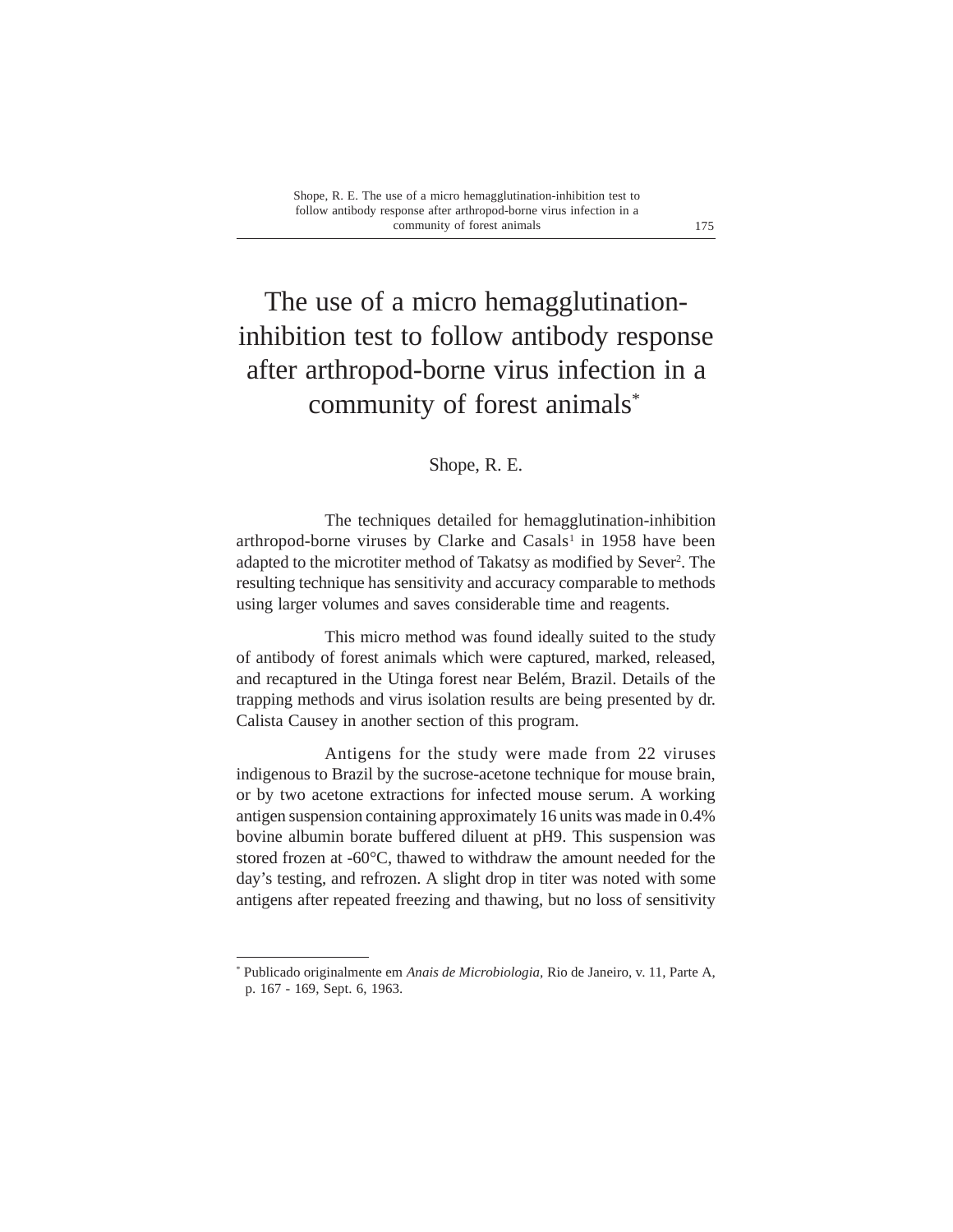occurred as judged by the titer of a homologous serum included in each test. Goose cells, 1:200 were used for hemagglutination.



Non-specific inhibitors of sera were acetone extracted by the reference method of Clarke and Casals<sup>1</sup>, using 0.05ml of serum measured from a calibrated dropper. This was enough for testing with 22 antigens. Attempts to dilute the sera to 1:4 instead of the recommended 1:10 in saline before extraction and thus use less acetone, were abandoned because, although satisfactory for removal of nonspecific inhibitors of group A viruses, they were not satisfactory with group B viruses. To remove goose cell agglutinins, rehydrated sera in the 1:10 dilution were adsorbed with a 1:6 suspension of goose cells in bovine albumin diluent using 0.6ml of cell suspension per 0.5ml of 1:10 serum.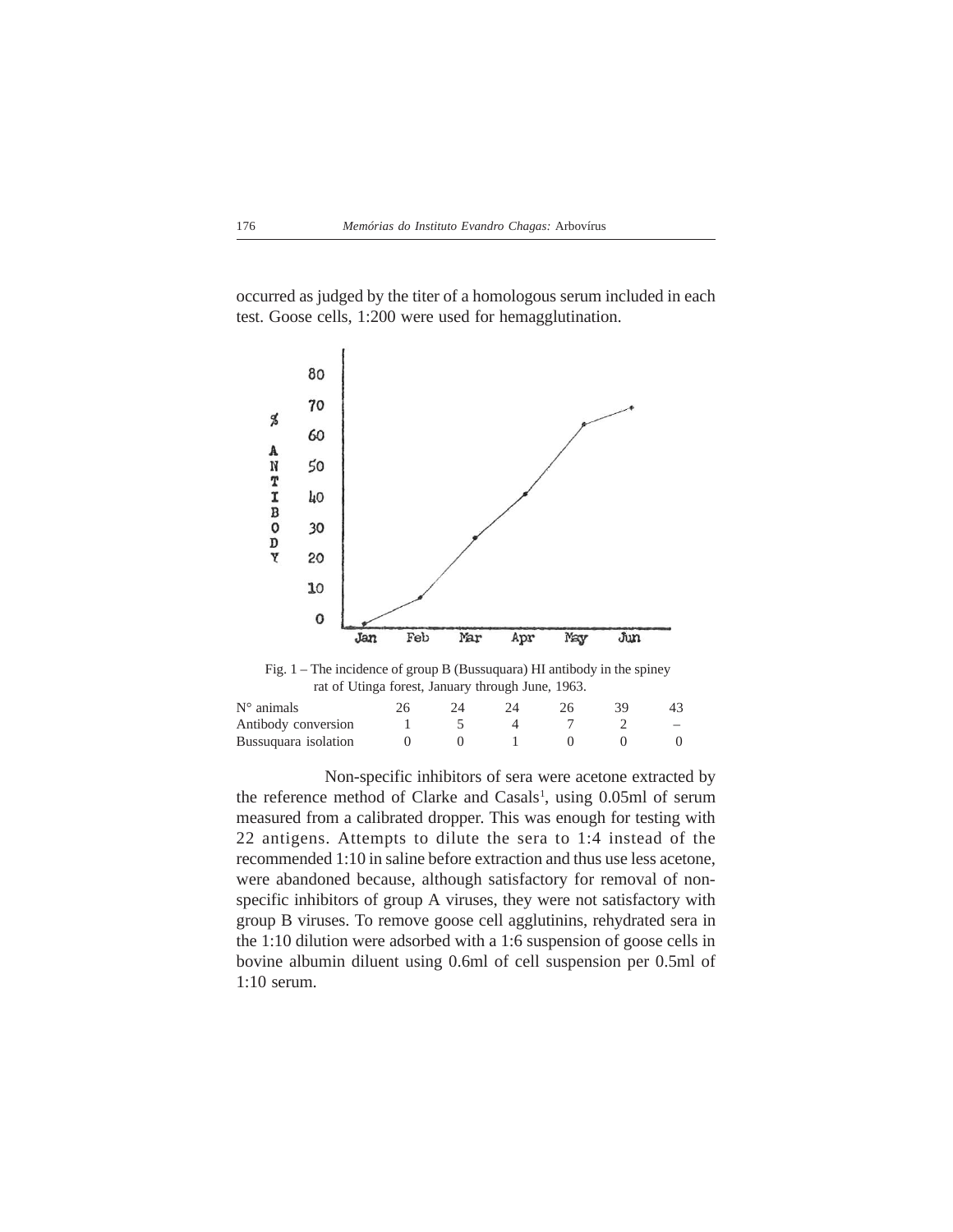Shope, R. E. The use of a micro hemagglutination-inhibition test to follow antibody response after arthropod-borne virus infection in a community of forest animals 177



The resulting 1:20 serum dilution was used for screening with four units of antigen in microtiter plates described by Sever<sup>2</sup>. Endpoints were determined on positive sera using microtiter loops<sup>2</sup>. Twentyfive thousandths ml each of serum and antigen and 0.05ml of cell suspension were added by calibrated dropper. Cells were mixed by turning the plate almost vertically and tapping on the table top.

Using this technique, one person completed about 3,000 determinations per week. The type and usefulness of the epidemiological information obtained on minute quantities of serum from rodents and marsupials is illustrated in the  $1<sup>st</sup>$  figure. Bussuquara virus was not active in the Utinga forest between July, 1962 and January, 1963 as judged by hemagglutinating-inhibiting antibody of the forest animals. No group B antibody was detected in January bleedings. In February, group B antibody, characteristic of that following Bussuquara infection, was noted in 8% of the spiney rat, *Proechimys guyannensis oris*. The level